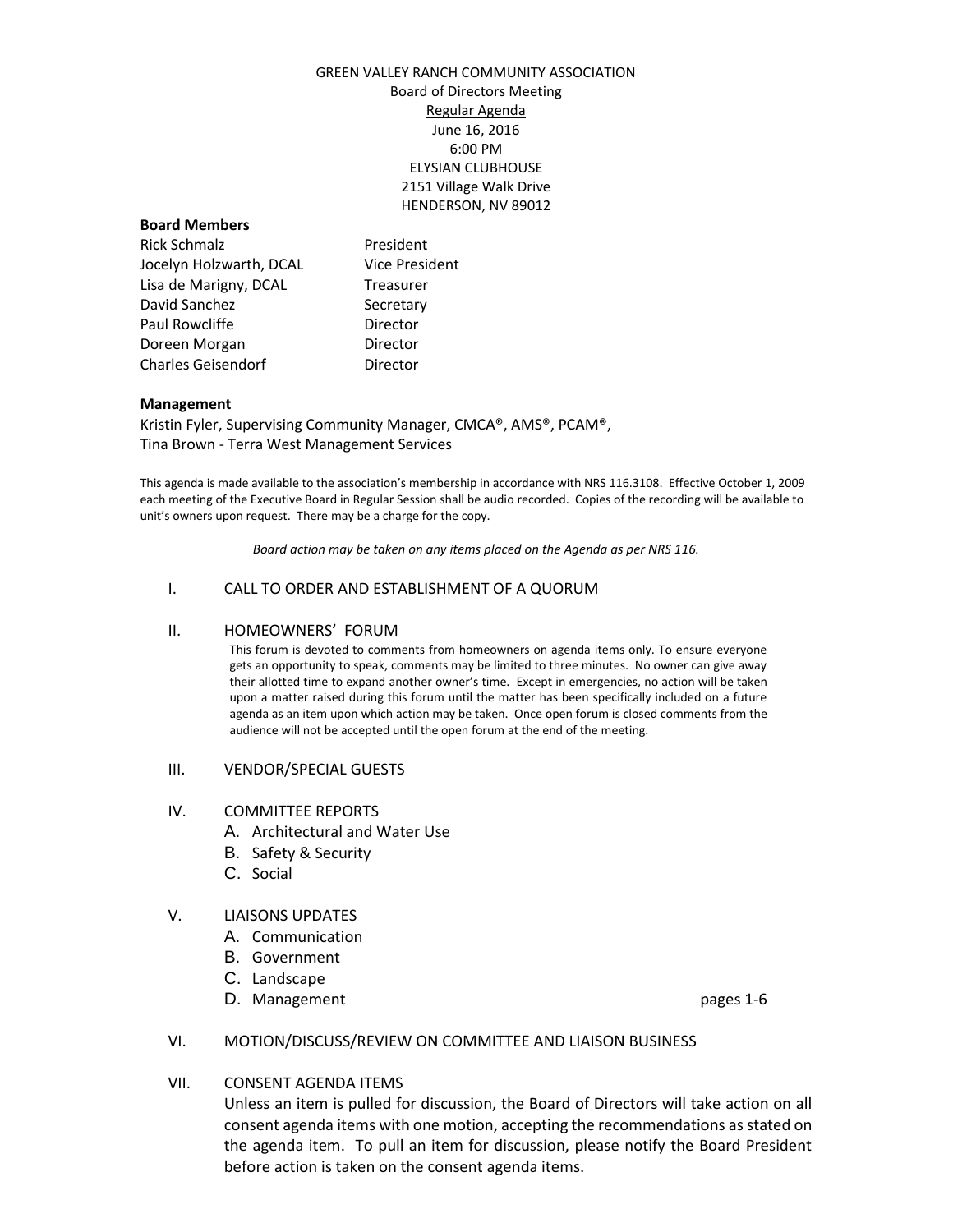| A. Approval of Minutes - May 19, 2016       | pages 7-11  |
|---------------------------------------------|-------------|
| B. 2015 Approved Landscape Proposals Report | page 12     |
| C. 2016 Approved Landscape Proposals Report | page 13     |
| D. Acceptance of Financials - April 2016    | pages 14-19 |
| E. Review of Litigation Disclosure          | pages 20-23 |
| $F.$ Next Meeting $-$ July 21, 2016         |             |
| G. Annual Calendar – Draft                  | pages 24-25 |
| H. Priorities/Goals                         | page 26     |
|                                             |             |
| Reserve Expense Report                      | pages 27-30 |
| 2015 Reserve Projects moved to 2016         | page 31     |
| K. 2016 Pending Reserve Projects            | page 32     |
| 2017 Reserve Projects                       | page 33     |

- VIII. Open Sealed Bids Motion/Discuss/Review to approve management to open sealed bids
- IX. FINANCIAL A. Treasurers Report

# X. UNFINISHED BUSINESS

| A. Camelback Park Playground – Motion/Discuss/Review to             |
|---------------------------------------------------------------------|
| approve/deny/postpone the removal and replacement of the playground |

- Pages 34-38 1. Option 1 - \$52,079.02 pages 39-43
- 2. Option 2 \$55,914.36 pages 44-51
- 3. Surfacing \$19,993.86
- B. Reserve Study Motion/Discuss/Review to approve/deny/postpone the Reserve Study **pages** 52-66
- C. US Landscape Motion/Discuss/Review to approve/deny/postpone the 3 month post install maintenance pages 67-69

# XI. NEW BUSINESS

- A. Installation of 2 6' benches at the Multi Gen sitting area Motion/Discuss/Review to approve/deny/postpone the proposal from Park Pro for installation of 2 6' benches in the sitting area by the Multi Gen in the amount of \$2,278.06 to be paid out of operating pages 70-71
- B. Power Wash and Paint the gazebo at the Cozy Hill Park Motion/Discuss/Review to approve/deny/postpone the proposal for Bob Fix-It to power wash and paint the gazebo at the Cozy Hill Park in the amount of \$650 to be paid out of reserves page 72
- C. Buck a Door (CAI) Motion/Discuss/Review to approve/deny/postpone the Buck a Door (CAI) for the lobbyist to be paid out of operating pages 73-75
- D. Installation of 2 8' table and benches at Camelback Park Motion/Discuss/Review to approve/deny/postpone the proposal from Park Pro for installation of 2 8' tables and benches in the amount \$3,201.20 to be paid out of operating pages 76-77
- E. RFP for park furniture for Summit Ridge Park Motion/Discuss/Review to approve/deny/postpone the RFP for installation of new park furniture at the Summit Ridge Park pages 78-82
- F. Pre-Approve Paint Scheme for Mountain Point 1 Motion/Discuss/Review to approve/deny/postpone the removal of the current and replacement with new **new color at meeting new color at meeting**